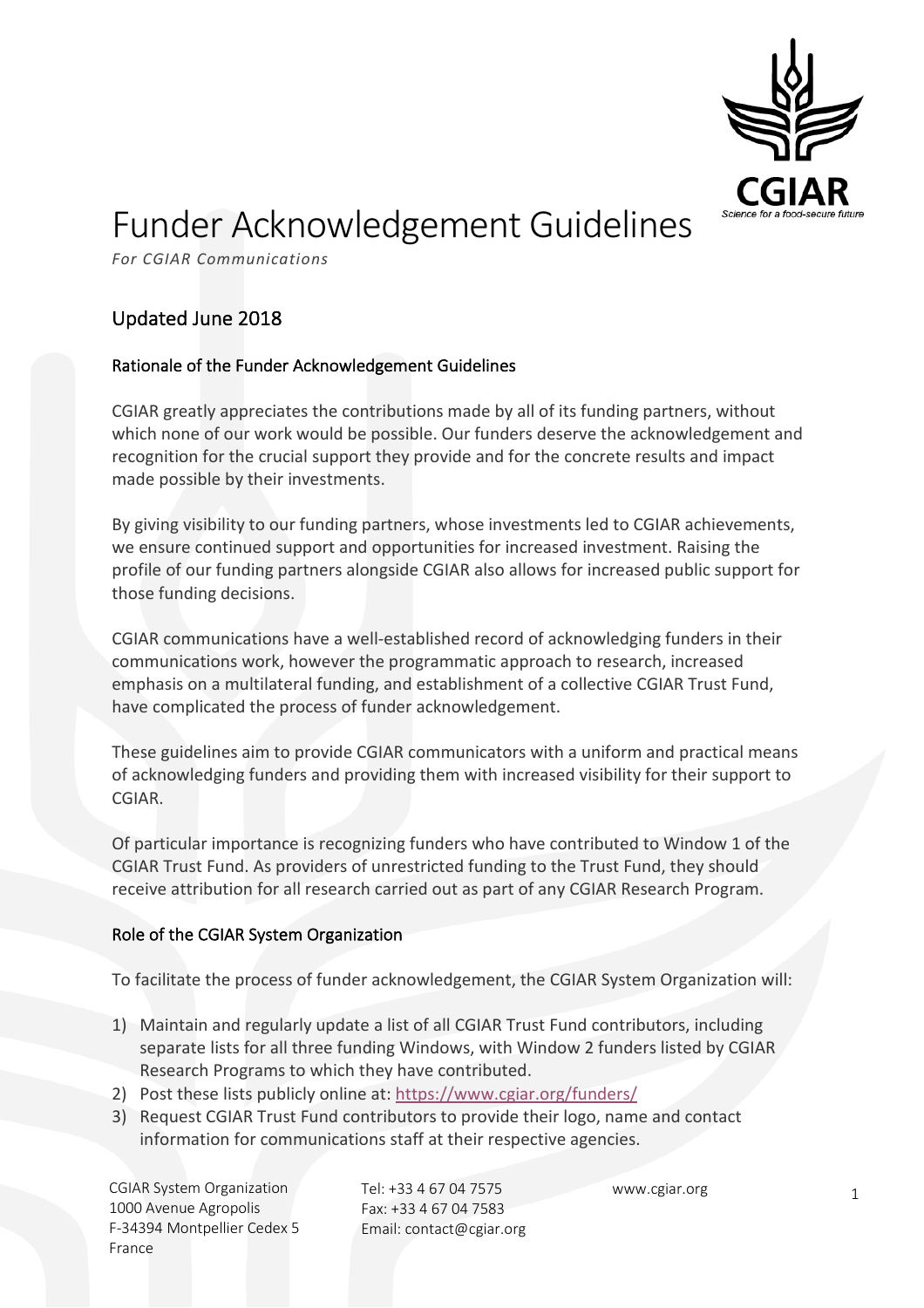

#### Suggested Guidelines and Best Practices

These guidelines are not intended to replace any existing guidelines or policies for funder acknowledgement that are already in place at CGIAR Research Centers. Rather, they are meant to augment or refine existing policies to take into account the new CGIAR funding realities, as outlined earlier in this document.

Above all, these guidelines seek to ensure that funders who provide unrestricted funding to CGIAR via Window 1 are not omitted when other funders are acknowledged and recognized for their contributions.

### *The following guidelines should be applied to all communications products, whether online or in hardcopy form.*

- 1) List all relevant funders by name, including, but not limited to books, scientific articles, research and other reports, briefs, blogs, newsletters, project websites and brochures. Using back covers, side bars, and small print where necessary, it should be quite possible to name all funders in these and similar communications products.
	- a. Always include in your list of acknowledgements all funders who have contributed to Window 1 of the CGIAR Trust Fund and, for research that is carried out as part of any component of a CGIAR Research Program, funders who contributed to that CGIAR Research Program via Window 2 of the CGIAR Trust Fund.
	- b. When listing funders by name, it is not necessary to specify that the funder contributed to the CGIAR Trust Fund or to any particular Window(s).
	- c. Treat all funders as equal. It is preferable that you do not distinguish between Window 1 and 2 funders, or between bilateral and CGIAR Trust Fund contributors.
	- d. As an exception to the above, where a funder or funders have been the primary supporters of particular research (for example, contributed 80% towards a specific research activity) they may be acknowledged as such, while also thanking other funders for supporting the work.
	- e. When a CGIAR Research Center has received funding from a CGIAR Research Program for which it is not the lead Center, the receiving Center should recognize the CGIAR Research Program as a funder, including an acknowledgement and list of all funders who have provided funding to that CGIAR Research Program via Window 2 of the CGIAR Trust Fund.
- 2) In cases where it is not practical or feasible to list all funders by name (for example, in press releases), we suggest the following or similar text with hyperlink or URL:

CGIAR System Organization 1000 Avenue Agropolis F-34394 Montpellier Cedex 5 France

Tel: +33 4 67 04 7575 Fax: +33 4 67 04 7583 Email: contact@cgiar.org

www.cgiar.org 2002